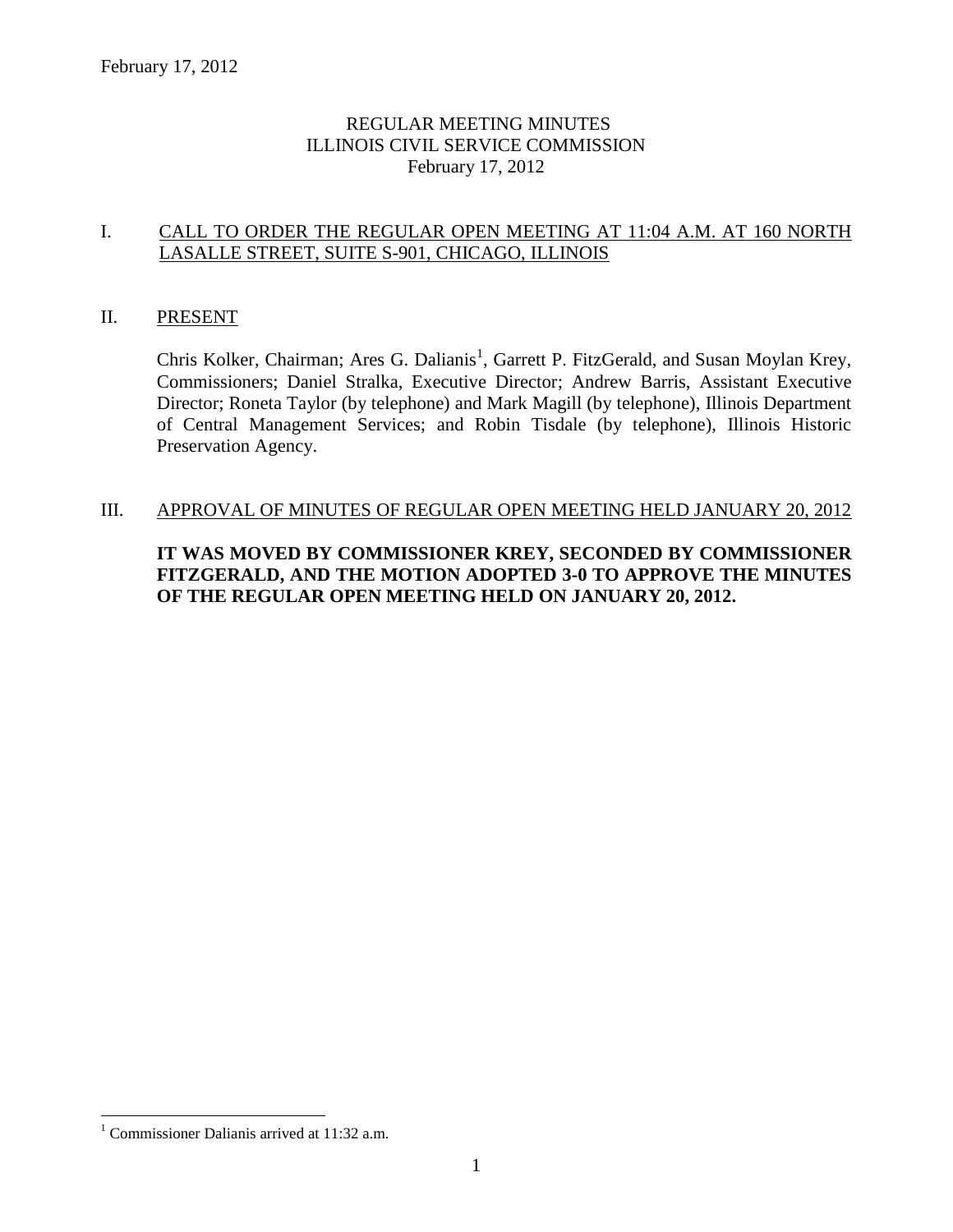#### IV. EXEMPTIONS UNDER SECTION 4d(3) OF THE PERSONNEL CODE

# A. Report on Exempt Positions from Illinois Dept. of Central Management Services

| Positions<br>Employees<br><u>Agency</u> | Total | Number of Exempt |
|-----------------------------------------|-------|------------------|
|                                         |       |                  |
|                                         |       |                  |
|                                         |       |                  |
|                                         |       |                  |
|                                         |       |                  |
|                                         |       |                  |
|                                         |       |                  |
|                                         |       |                  |
|                                         |       |                  |
|                                         |       |                  |
|                                         |       |                  |
|                                         |       |                  |
|                                         |       |                  |
|                                         |       |                  |
|                                         |       |                  |
|                                         |       |                  |
|                                         |       |                  |
|                                         |       |                  |
|                                         |       |                  |
|                                         |       |                  |
|                                         |       |                  |
|                                         |       |                  |
|                                         |       |                  |
|                                         |       |                  |
|                                         |       |                  |
|                                         |       |                  |
|                                         |       |                  |
|                                         |       |                  |
|                                         |       |                  |
|                                         |       |                  |
|                                         |       |                  |
|                                         |       |                  |
|                                         |       |                  |
|                                         |       |                  |
|                                         |       |                  |
|                                         |       |                  |
|                                         |       |                  |
|                                         |       |                  |
|                                         |       |                  |
|                                         |       |                  |
|                                         |       |                  |
|                                         |       |                  |
|                                         |       |                  |
|                                         |       |                  |
|                                         |       |                  |
|                                         |       |                  |
|                                         |       |                  |
|                                         |       |                  |
|                                         |       |                  |
|                                         |       |                  |
|                                         |       |                  |
|                                         |       |                  |
|                                         |       |                  |
|                                         |       |                  |
|                                         |       |                  |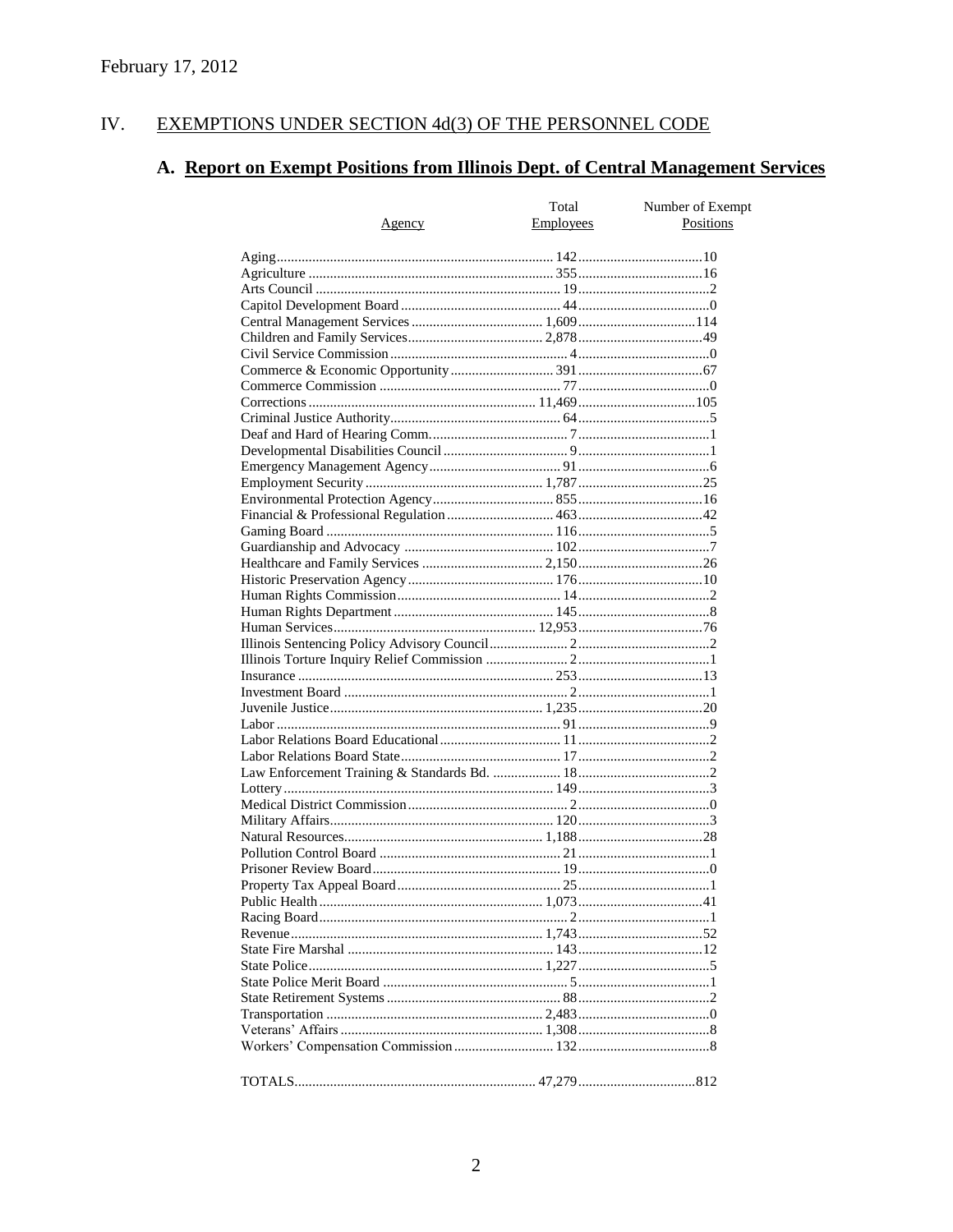#### **B. Governing Rule – Section 1.142 Jurisdiction B Exemptions**

- a) The Civil Service Commission shall exercise its judgment when determining whether a position qualifies for exemption from Jurisdiction B under Section 4d(3) of the Personnel Code. The Commission will consider any or all of the following factors inherent in the position and any other factors deemed relevant to the request for exemption:
	- 1) The amount and scope of principal policy making authority;
	- 2) The amount and scope of principal policy administering authority;
	- 3) The amount of independent authority to represent the agency, board or commission to individuals, legislators, organizations or other agencies relative to programmatic responsibilities;
	- 4) The capability to bind the agency, board or commission to a course of action;
	- 5) The nature of the program for which the position has principal policy responsibility;
	- 6) The placement of the position on the organizational chart of the agency, board or commission;
	- 7) The mission, size and geographical scope of the organizational entity or program within the agency, board or commission to which the position is allocated or detailed.
- b) The Commission may, upon its own action after 30 days notice to the Director of Central Management Services or upon the recommendation of the Director of the Department of Central Management Services, rescind the exemption of any position that no longer meets the requirements for exemption set forth in subsection (a). However, rescission of an exemption shall be approved after the Commission has determined that an adequate level of managerial control exists in exempt status that will insure responsive and accountable administrative control of the programs of the agency, board or commission.
- c) For all positions currently exempt by action of the Commission, the Director of Central Management Services shall inform the Commission promptly in writing of all changes in essential functions, reporting structure, working title, work location, position title, position number or specialized knowledge, skills, abilities, licensure or certification.
- d) Prior to granting an exemption from Jurisdiction B under Section 4d(3) of the Personnel Code, the Commission will notify the incumbent of the position, if any, of its proposed action. The incumbent may appear at the Commission meeting at which action is to be taken and present objections to the exemption request.

(Source: Amended at 34 Ill. Reg. 3485, effective March 3, 2010)

\* \* \*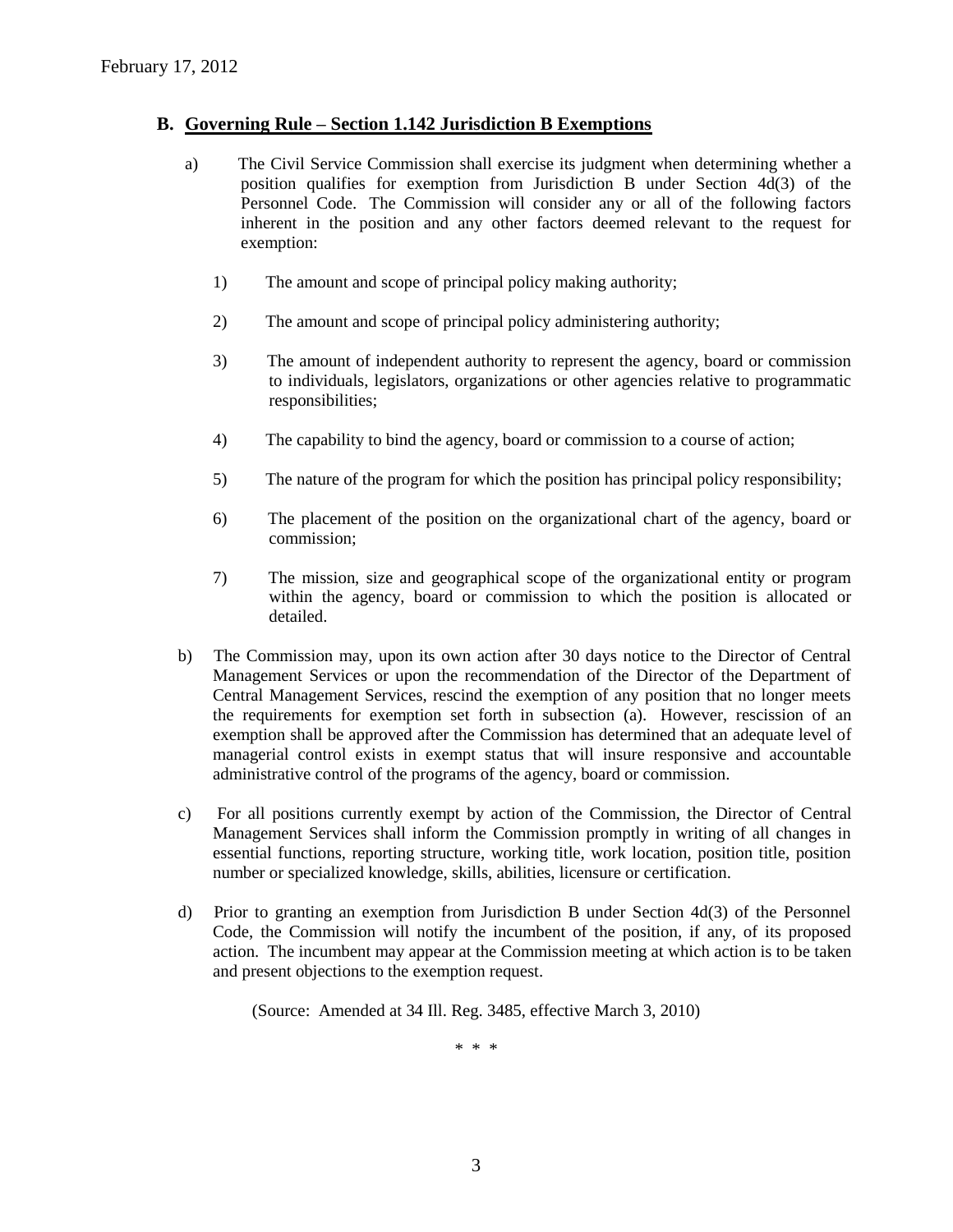## **C. Requests for 4d(3) Exemption**

Executive Director Daniel Stralka reported:

- As to Item C, this request is for the Division Manager of Preservative Services and  $\bullet$ Deputy State Historian in the Illinois Historic Preservation Agency, a position that reports to the Deputy Director who reports to the Director. As Division Manager, this position is the principal policy implementer for the agency's preservation program. The preservation program provides services under the Federal Historic Preservation Act in surveying and inventorying historic properties, reviews applications for historic properties, ensures historic properties are considered in land use determinations, and assists local governmental units in developing historic preservation programs. In addition, it provides similar services for a variety of Statemandated programs. The Deputy State Historic Preservation Officer under the Director is a position mandated by the Federal Historic Preservation Act which ensures that the State's programs comply with the Federal Act. These programs are essential to the mission of the agency as set forth in the Illinois Historic Preservation Act and other statutes. For these reasons, Staff recommended approval of this request.
- As to Item D, the agency requested this be continued to the March 16, 2012 meeting.  $\bullet$

## **IT WAS MOVED BY COMMISSIONER FITZGERALD, SECONDED BY COMMISSIONER KREY, AND THE MOTION ADOPTED 3-0 TO GRANT THE REQUEST FOR 4D(3) EXEMPTION FOR THE FOLLOWING POSITION:**

**C: Division Manager of Preservation Services (Illinois Historic Preservation Agency)**

#### **The following 4d(3) exemption request was granted on February 17, 2012:**

| <b>Position Number</b>  | 40070-48-30-000-00-02                       |
|-------------------------|---------------------------------------------|
| Position Title          | Senior Public Service Administrator         |
| Bureau/Division         | Director's Office                           |
| <b>Functional Title</b> | Division Manager of Preservation Services   |
| Incumbent               | Vacant                                      |
| Supervisor              | Deputy Director who reports to the Director |
| Location                | <b>Sangamon County</b>                      |

#### **C. Illinois Historic Preservation Agency**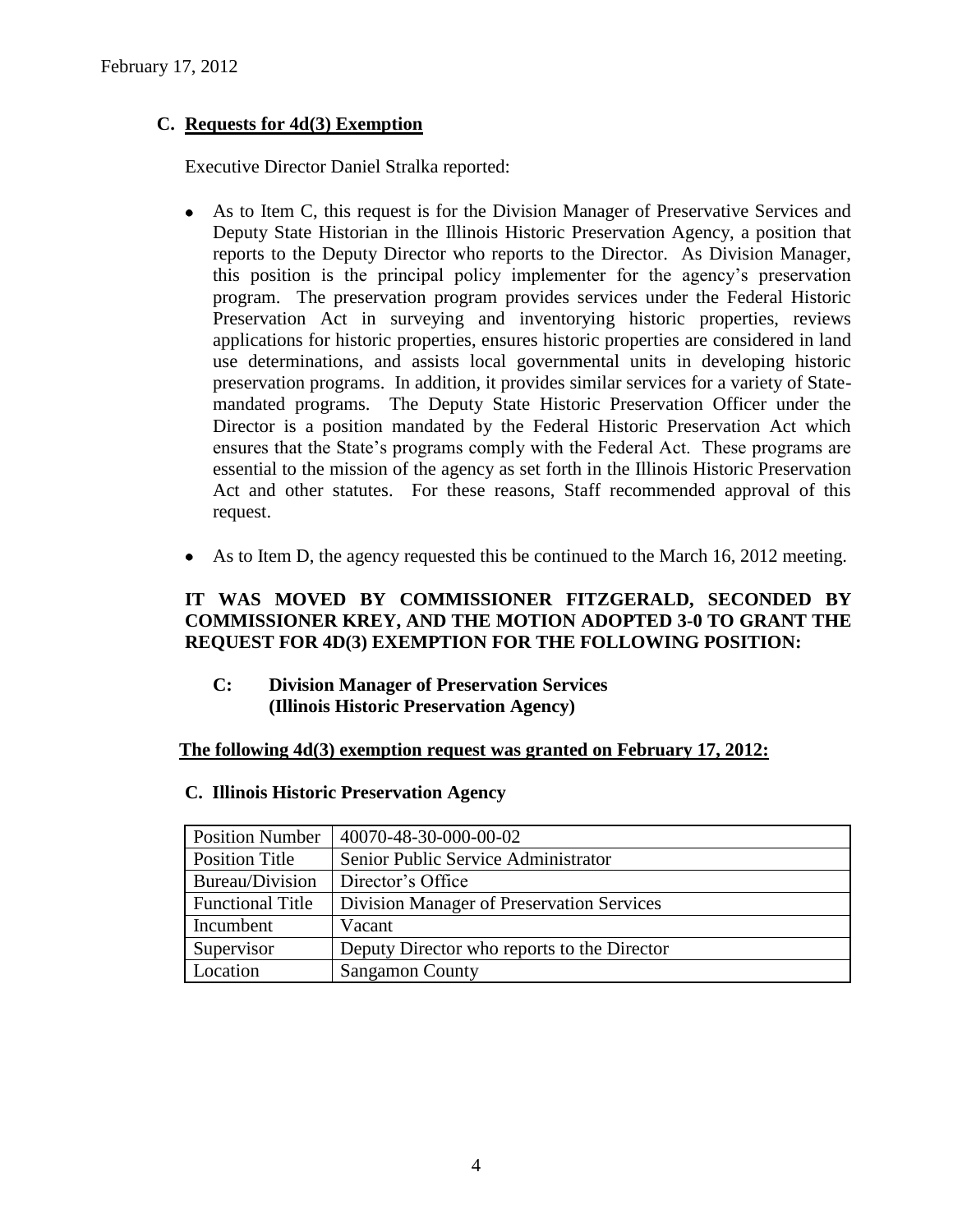#### **The following 4d(3) exemption request was continued to March 16, 2012:**

| <b>Position Number</b>  | 40070-37-60-000-01-01                                              |
|-------------------------|--------------------------------------------------------------------|
| Position Title          | Senior Public Service Administrator                                |
| Bureau/Division         | <b>Bureau of Property Management</b>                               |
| <b>Functional Title</b> | Compliance and Accountability Officer                              |
| Incumbent               | Vacant                                                             |
|                         | Deputy Director of the Bureau of Property Management, who          |
| Supervisor              | reports to the Chief Operating Officer, who in turn reports to the |
|                         | Director                                                           |
| Location                | <b>Cook County</b>                                                 |

#### **D. Illinois Department of Central Management Services**

#### V. CLASS SPECIFICATIONS

• None submitted.

**IT WAS MOVED BY COMMISSIONER FITZGERALD, SECONDED BY COMMISSIONER KREY, AND THE MOTION ADOPTED 3-0 TO DISAPPROVE ANY CLASS SPECIFICATIONS RECEIVED BY THE COMMISSION NOT CONTAINED IN THIS REPORT TO ALLOW ADEQUATE STUDY.** 

## VI. MOTION TO CLOSE A PORTION OF THE MEETING

**IT WAS MOVED BY COMMISSIONER KREY, SECONDED BY COMMISSIONER FITZGERALD, AND BY ROLL CALL VOTE THE MOTION ADOPTED 3-0 TO CLOSE A PORTION OF THE MEETING PURSUANT TO SUBSECTIONS 2(c)(1), 2(c)(4), AND 2(c)(11) OF THE OPEN MEETINGS ACT.**

| <b>KOLKER</b>         | YES | <b>DALIANIS</b> |      |
|-----------------------|-----|-----------------|------|
| <b>FITZGERALD YES</b> |     | <b>KREY</b>     | YES. |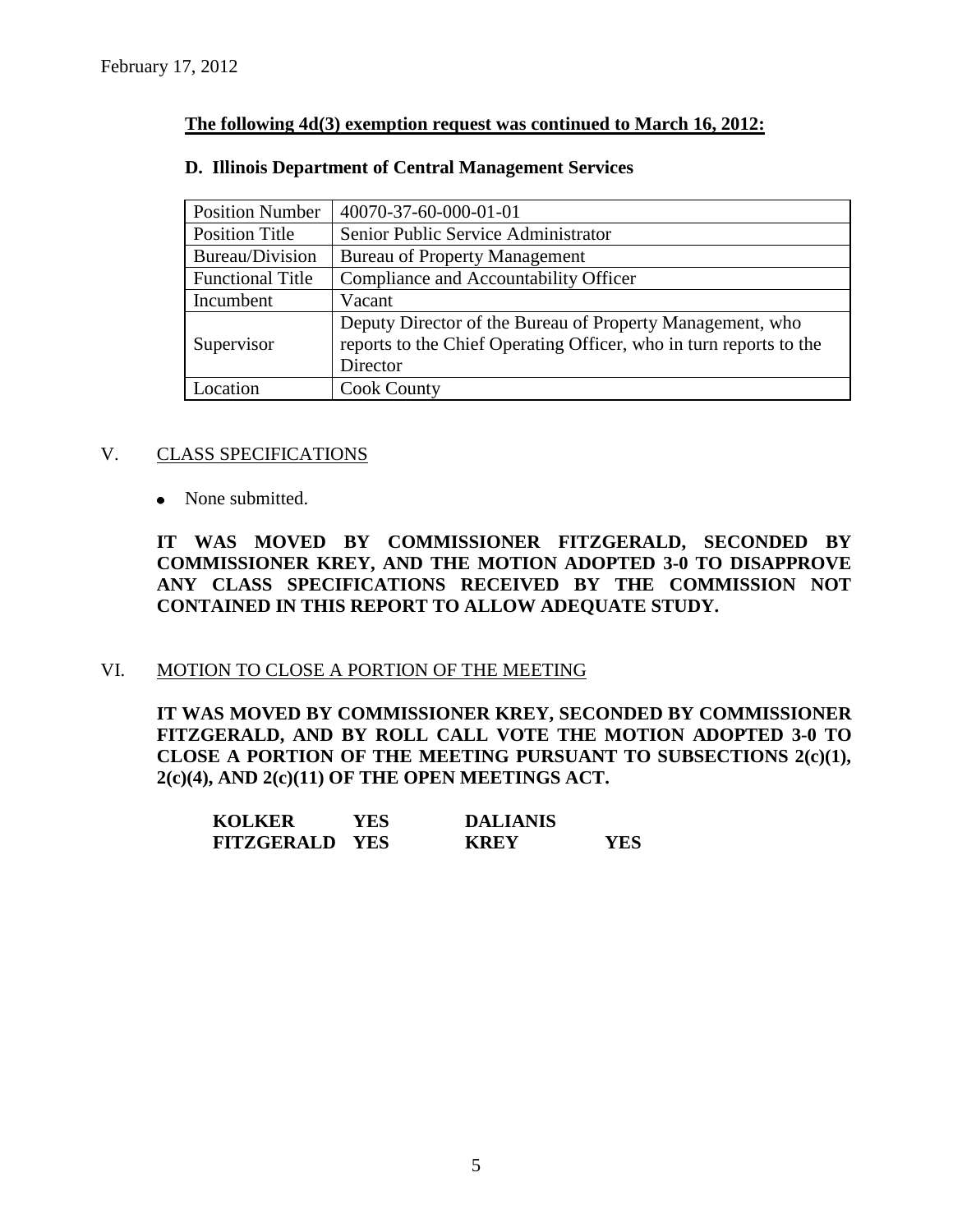#### VII. RECONVENE THE OPEN MEETING

Upon due and proper notice the regular open meeting of the Illinois Civil Service Commission was reconvened at 160 North LaSalle Street, Suite S-901, Chicago, Illinois at 11:21 a.m.

#### PRESENT

Chris Kolker, Chairman; Ares G. Dalianis, Garrett P. FitzGerald, and Susan Moylan Krey, Commissioners; Daniel Stralka, Executive Director; and Andrew Barris, Assistant Executive Director.

#### VIII. NON-MERIT APPOINTMENT REPORT

The Personnel Code permits non-merit appointments for a limited period of time, i.e., emergency appointments shall not exceed 60 days and shall not be renewed, and positions shall not be filled on a temporary or provisional basis for more than six months out of any twelve-month period. Consecutive non-merit appointments are not violative of the Code; however, they do present a possible evasion of merit principles and should be monitored. Set forth below is the number of consecutive non-merit appointments made by each department. These statistics are from the Department of Central Management Services' Consecutive Non-Merit Report.

| Agency                                | 12/31/11                    | 1/31/12               | 1/31/11                     |
|---------------------------------------|-----------------------------|-----------------------|-----------------------------|
| Aging                                 |                             | o                     |                             |
| <b>Central Management Services</b>    |                             |                       |                             |
| <b>Children and Family Services</b>   | $\mathcal{D}_{\mathcal{A}}$ | $\mathcal{D}_{\cdot}$ |                             |
| <b>Employment Security</b>            | 6                           | 11                    |                             |
| <b>Healthcare and Family Services</b> | 5                           | $\mathbf{2}$          | $\mathcal{D}_{\mathcal{L}}$ |
| <b>Historic Preservation Agency</b>   |                             |                       |                             |
| <b>Human Services</b>                 |                             |                       | 6                           |
| <b>Natural Resources</b>              | 8                           | 6                     | 15                          |
| Property Tax Appeal Board             |                             | 0                     |                             |
| <b>State Fire Marshal</b>             |                             |                       |                             |
| Transportation                        |                             | 3                     |                             |
| Veterans' Affairs                     |                             |                       |                             |
| Totals                                | 28                          | 28                    |                             |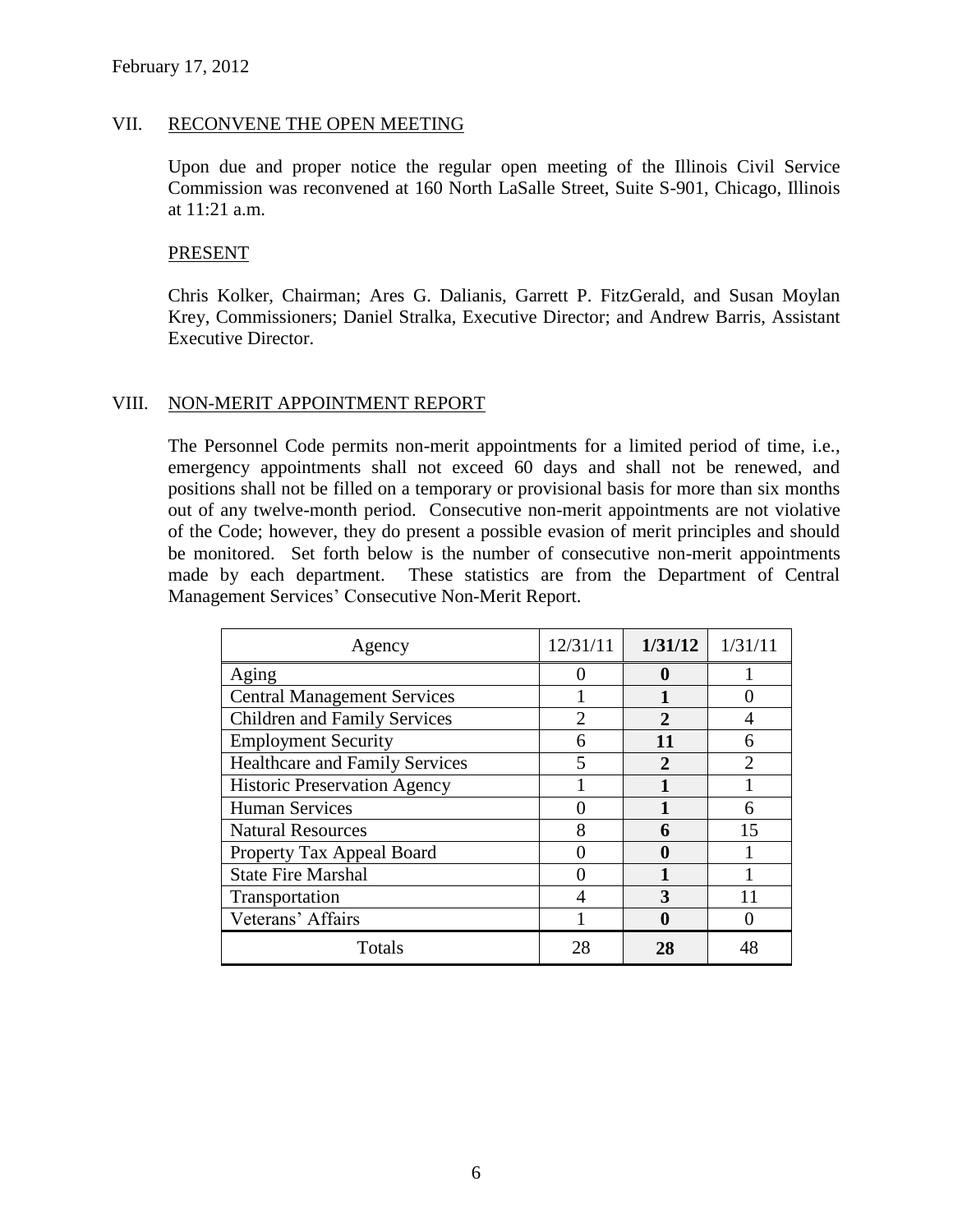#### IX. PUBLICLY ANNOUNCED DECISION RESULTING FROM APPEAL

#### **DA-29-12**

| Employee  | Julian Avila                 | <b>Appeal Date</b>   | 10/25/11                      |
|-----------|------------------------------|----------------------|-------------------------------|
| Agency    | Veterans' Affairs            | <b>Decision Date</b> | 02/03/12                      |
| Type      | Discharge                    | ALJ                  | <b>Andrew Barris</b>          |
| Change(s) | <b>Violation of Personal</b> | <b>Proposal for</b>  | Charge is proven and warrants |
|           | <b>Conduct Rules</b>         | Decision             | discharge.                    |

**IT WAS MOVED BY COMMISSIONER FITZGERALD, SECONDED BY COMMISSIONER KREY, AND BY ROLL CALL VOTE OF 3-0 THE MOTION ADOPTED TO REMAND THIS MATTER BACK TO THE ADMINISTRATIVE LAW JUDGE FOR THE PURPOSE OF TAKING ADDITIONAL EVIDENCE ON THE ISSUE OF THE RESPONDENT'S ACTIONS AS IT RELATES TO A STATUTE WHICH THE AGENCY CLAIMS REQUIRES TERMINATION AND THE EFFECT OF THE SUPERVISION ON THE "CONVICTION."** 

**FURTHER, IT APPEARS FROM THE PROPOSAL FOR DECISION AND THE RESPONDENT'S MOTION TO REOPEN THE PROOFS THAT AVILA WAS REPRESENTING HIMSELF AND DID NOT FULLY UNDERSTAND THAT HE WAS ENTITLED TO CALL WITNESSES ON HIS OWN BEHALF REGARDING HIS ACTIONS AND TO HAVE THE AID OF COUNSEL WHEN PRESENTING HIS CASE AT THE HEARING IN THIS MATTER. RENDERING A FINAL DECISION IN THIS MATTER WOULD DEPRIVE THE RESPONDENT, WHO HAS SINCE ACQUIRED LEGAL COUNSEL, OF THE RIGHT TO A DEFENSE AS SET FORTH IN SECTION 11 OF THE PERSONNEL CODE. THE AGENCY WILL SUFFER NO UNDUE PREJUDICE FROM A REMAND. THE ADDITIONAL EVIDENCE WILL ASSIST THE COMMISSION IN RENDERING ITS DECISION IN THIS MATTER.**

#### X. APPEALS TERMINATED WITHOUT DECISION ON THE MERITS

#### **S-38-12**

| Employee  | LaVondas Young        | <b>Appeal Date</b>  | 01/24/12                      |
|-----------|-----------------------|---------------------|-------------------------------|
| Agency    | <b>Human Services</b> | Decision Date       | 02/07/12                      |
| Type      | Suspension            | ALJ                 | <b>Andrew Barris</b>          |
| Change(s) | Failure to follow     | <b>Proposal for</b> | Dismissed subject to approval |
|           | policy and procedures | Decision            | of Commission; withdrawn.     |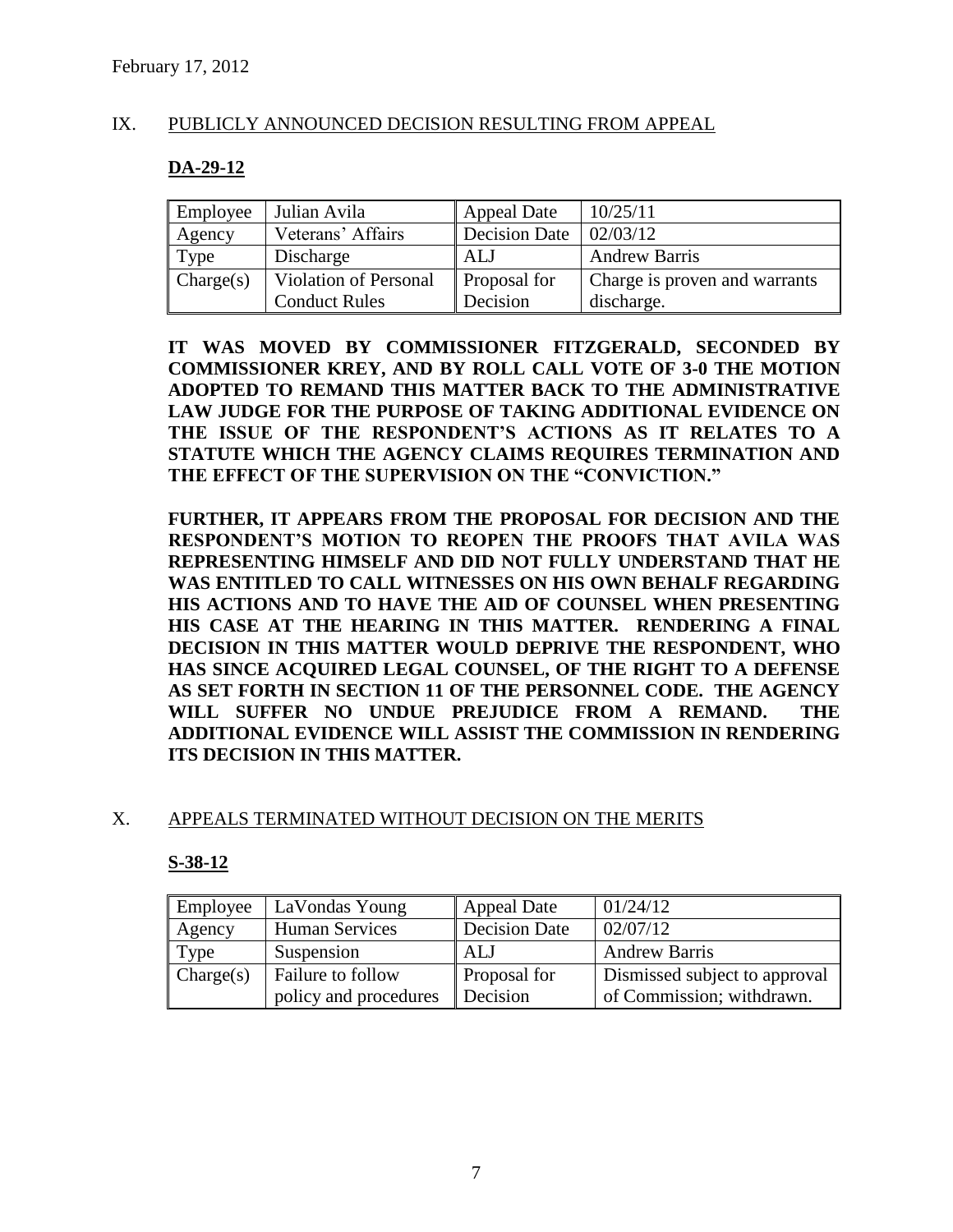## **DA-41-12**

| Employee  | Lisa C. Murray                           | Appeal Date   | 1/30/12                       |
|-----------|------------------------------------------|---------------|-------------------------------|
| Agency    | Corrections                              | Decision Date | 2/08/12                       |
| Type      | Discharge                                | ALJ           | Daniel Stralka                |
| Change(s) | Violations of Rules of $\ $ Proposal for |               | Dismissed subject to approval |
|           | Conduct                                  | Decision      | of Commission; withdrawn.     |

**IT WAS MOVED BY COMMISSIONER KREY, SECONDED BY COMMISSIONER FITZGERALD, AND BY ROLL CALL VOTE OF 3-0 THE MOTION ADOPTED TO AFFIRM AND ADOPT THE ADMINISTRATIVE LAW JUDGES' PROPOSALS FOR DECISION TO DISMISS THE YOUNG AND MURRAY APPEALS FOR THE REASONS SET FORTH IN THE PROPOSALS FOR DECISION.**

| <b>KOLKER</b>         | YES | <b>DALIANIS</b> |     |
|-----------------------|-----|-----------------|-----|
| <b>FITZGERALD YES</b> |     | <b>KREY</b>     | YES |

#### XI. REVIEW OF AMENDMENTS TO THE OPEN MEETINGS ACT

Assistant Executive Director Andrew Barris presented various issues that have arisen due to changes in the Open Meetings Act (OMA) effective January 1, 2012 and the applicability of these changes to the Civil Service Commission. Barris explained that the Commissioners had to complete OMA training by December 31, 2012. The website link to the training would be sent to the Commissioners. If there is a new appointee to the Commission, the appointee will have to complete the training within 90 days. The Commissioners will get a certificate upon completion of training that will be kept at the Commission office in Springfield. Barris explained that the training need only be completed once during their appointment. Barris pointed out some changes to the language used in the Commission's agenda such as the terms "Closed Session," "Call to Order," "Regular Open Meeting," and "Closed Portion of Regular Meeting."

For purposes of the OMA, Barris explained that both a majority and a quorum constitute three commissioners due to the fact that the Commission is a five member body. Barris explained that electronic attendance can only be used if three commissioners are physically present at the Commission office/public building. Barris explained that there were only three circumstances in which a Commissioner can attend the meeting electronically: personal illness, employment purposes, or a family or other emergency. Barris explained that it was ambiguous as to the method of agreement for the Commissioners in allowing electronic attendance. It was proposed that going forward the Commissioners agree to allow electronic attendance in accordance with Commission Rules/OMA statute unless a Commissioner specifically objects at the meeting.